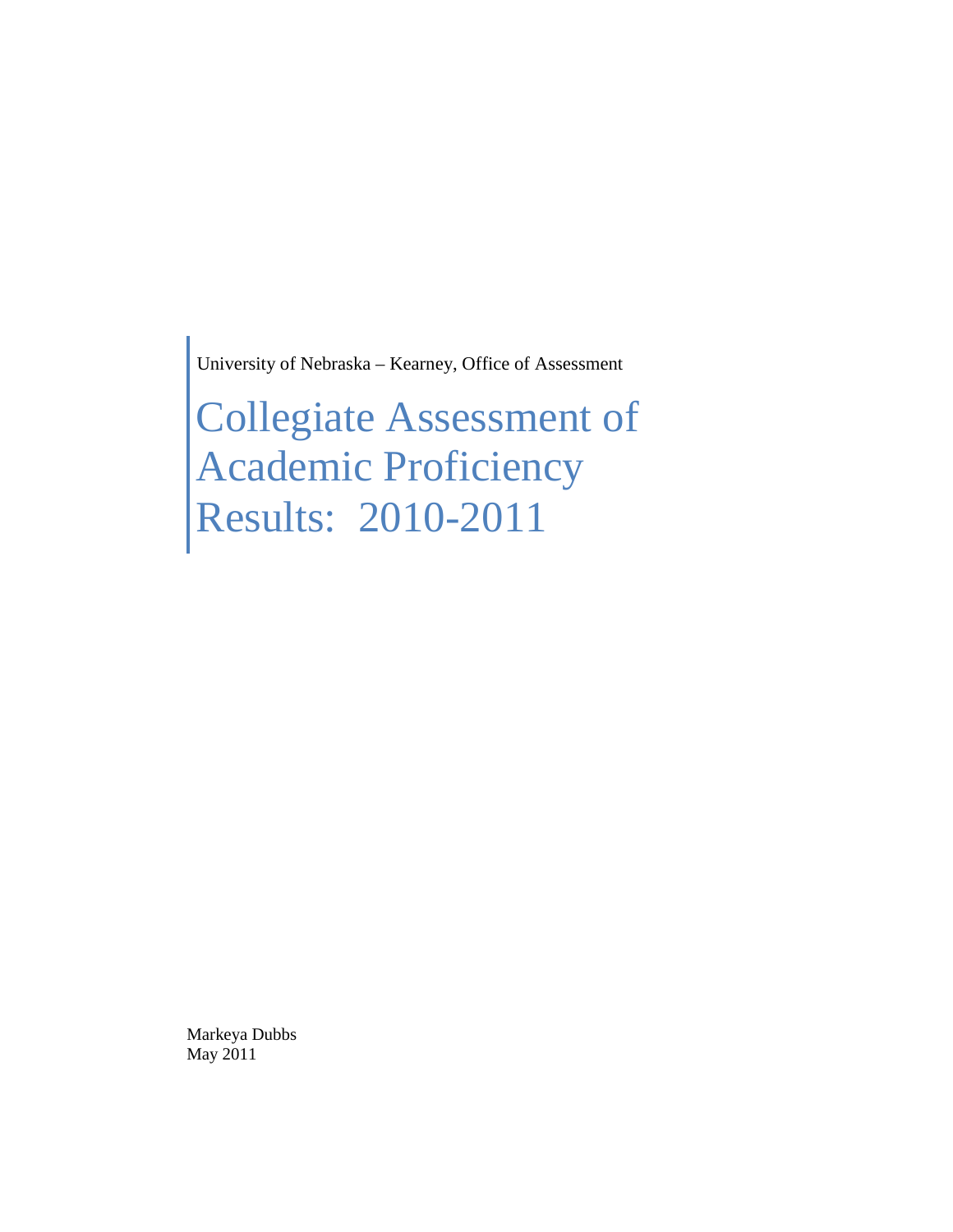The University of Nebraska at Kearney (UNK) is currently using the Collegiate Assessment of Academic Proficiency (CAAP) as a measure of the achievement level of UNK students compared to a national norm group and also as an indicator of the success of the General Studies program. This report is based on the scores of UNK first-year students who took the CAAP test during the fall semester of 2010 and seniors who took the CAAP during the spring semester of 2011. First-year student participation was solicited based on enrollment in the General Studies program's Portal Classes. Seniors were recruited via email solicitation and were reimbursed for their time. Since sampling was not random, there are limitations on the conclusions that can be drawn from the data, especially with the senior cohort. (Students who volunteer to take tests in their spare time are more likely to be the type who do well on such tests, whereas those who do not perform well on tests and/or do not like taking them would not be expected to volunteer.) The national norms used for the first-year student group comparison are from the ACT website (www.act.org/caap) and are based on student data collected from freshmen at public, four-year institutions during the fall of 2010. Because nationally, fewer seniors take CAAP tests, the national norms used for the senior group comparison were derived from all the seniors who took the CAAP in the fall of 2010. The information about UNK's undergraduate population was taken from the UNK Factbook (available at unk.edu/factbook). The demographic composition of each test-taking group varies and is noted within each section.

Although the last time UNK administered the CAAP test was during the 2007-2008 school year (when the current testing group's seniors were presumably first-year students), value-added conclusions cannot be drawn from the data. The participant group does not include the same students, and therefore no within-participant score changes were calculated. Although there are some drastic differences between the 2007-2008 first-year students' performance and the 2010-2011 senior students' performance, we must be cautious to not over-extend the data.

## Critical Thinking: First-Year Students

One hundred ten (110) first-year students took the CAAP Critical Thinking (CT) test. It should be noted that a modest majority (62.9%) of the population used to establish the national norms self-reported their race as white/Caucasian. UNK's white/Caucasian sample represented an overwhelming majority (92.7%). This percentage is neither a reflection of the national norm group nor UNK's undergraduate population (79.9% white/Caucasian). No comparisons based on race were made because of the extremely low number of non-white/Caucasian participants. In the future, intentional oversampling of minority populations may allow for comparisons of performance between members of varied ethnic groups as well as a more accurate comparison of the whole UNK sample to the national norm group. The UNK sample's percentages of female and male participants (59% and 41%, respectively) were very similar to the gender distribution of the national norm group (56.5% and 42.7%, respectively). However, UNK's undergraduate population is closer to being divided evenly (53.5% female and 46.5% male).

The mean scale score of UNK first-year students on the CT test was  $62.5 \pm 4.6$ , slightly above the national mean of  $61.0 \pm 5.3$ . Of the 110 UNK students, 72 (65.5%) scored above the national average. The breakdown of UNK freshmen performance as compared to the national percentiles is as follows:

 $36.4\%$  of UNK first-year students scored above the  $75<sup>th</sup>$  percentile nationally 29.1% of UNK first-year students scored between the  $50<sup>th</sup>$  and  $75<sup>th</sup>$  percentile nationally 23.7% of UNK first-year students scored between the  $25<sup>th</sup>$  and  $50<sup>th</sup>$  percentile nationally 10.8% of UNK first-year students scored below the  $25<sup>th</sup>$  percentile nationally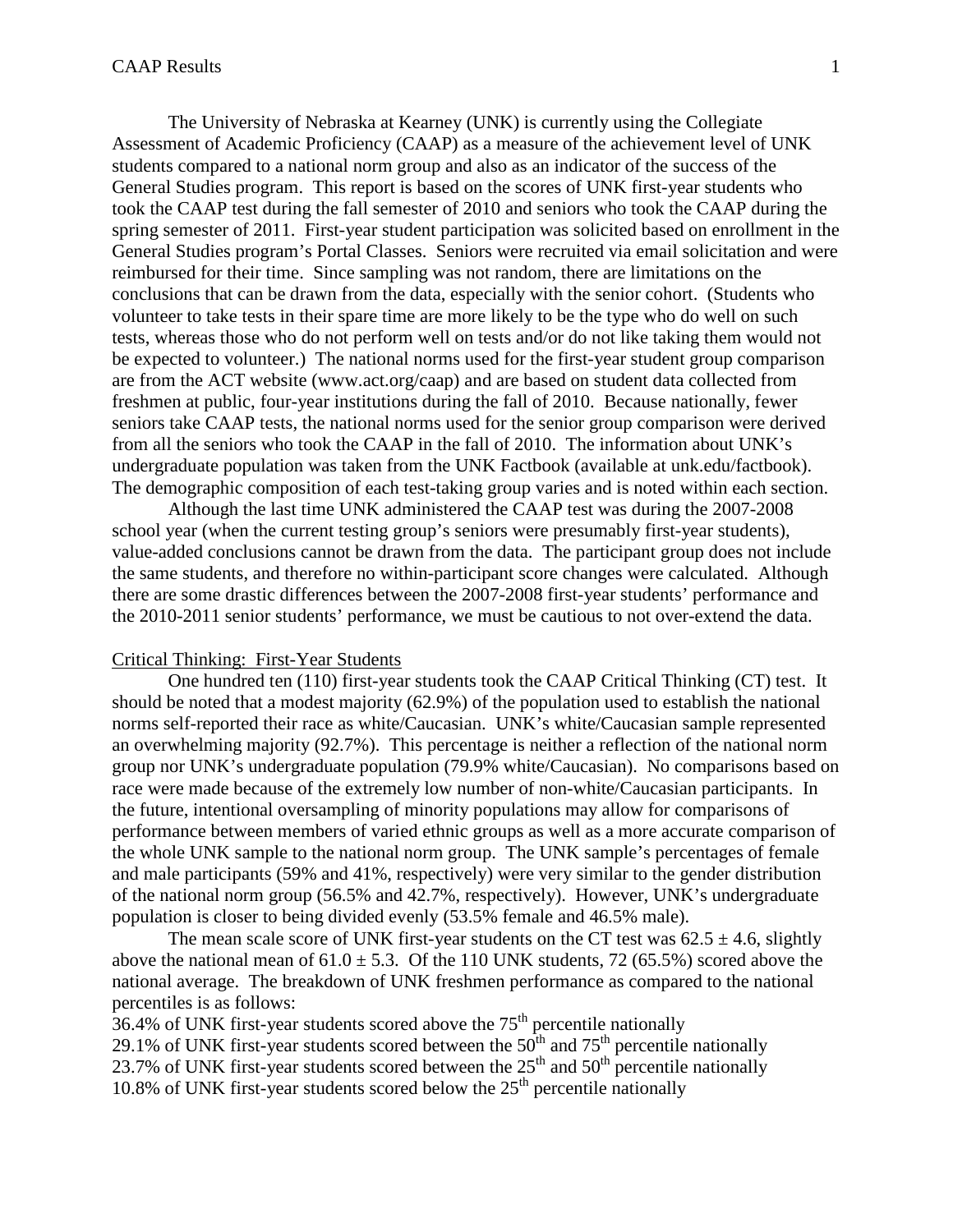There were no significant differences in mean CT scores between genders, ethnicities, or declared majors in the first-year student group.

Of the 86 students who indicated their level of effort on the CT test, 93% responded with either "tried my best" or "gave moderate effort". While this is promising, 21.3% of the total participants did not indicate their level of effort, making it difficult to approximate the collective effort.

### Critical Thinking: Seniors

One hundred two (102) seniors took the CAAP Critical Thinking (CT) test. It should be noted that the demographic makeup of the UNK sample is not representative of the national norm group. The majority of the national norm group self-reported their ethnicity as white/Caucasian (67.1%), and 57.6% of the participants were women and 41.6% were men (0.8% did not provide a response). The UNK sample consisted of an overwhelming majority (93.0%) of white/Caucasian participants. This is not reflective of the national norm group nor is it reflectively of UNK's undergraduate student population (79.9% white/Caucasian). The distribution of women and men for the UNK sample (60.4% and 39.6% respectively) was much closer to that of the national norm group than was the distribution across ethnicities, but this is not representative of UNK's student population (53.5% women, 46.5% men).

The mean scale scores of UNK seniors on the CT test was  $65.1 \pm 4.5$ , above the national mean score of  $63.0 \pm 5.4$ . Two-thirds of UNK's participating seniors scored above the national average. The breakdown of UNK senior performance as compared to the national percentiles are as follows:

50.9% of UNK seniors scored above the  $75<sup>th</sup>$  percentile nationally 15.7% of UNK seniors scored between the  $50<sup>th</sup>$  and  $75<sup>th</sup>$  percentile nationally 23.5% of UNK seniors scored between the  $25<sup>th</sup>$  and  $50<sup>th</sup>$  percentile nationally 9.9% of UNK seniors scored below the  $25<sup>th</sup>$  percentile nationally

There were no significant differences in mean CT scores between genders, ethnicities, or declared majors in the senior group.

Of the 60 students who indicated their level of effort on the CT test, all responded with either "tried my best" or "gave moderate effort". This is very encouraging, but 41.2% of participants did not respond to the question about their effort, so it is difficult to estimate the effort level of the group as a whole. Moreover, most of the participants who indicated their level of effort had above average scores. It is possible that some of those who received lower scores put forth less than moderate effort and could have possibly scored higher.

#### Essay Writing: First-Year Students

One hundred nine (109) first-year students took the CAAP writing essay test. The proportion of white/Caucasian participants was disproportionate for the writing test also, but to a lesser extent (84.4% as opposed to 92.7% in the CT sample). This sample is a better representation of UNK's undergraduate students regarding the proportion of white/Caucasian students to non-white/Caucasian students. The proportion of female and male participants was very skewed (74.3% and 24.8%, respectively) and is not representative of either UNK's student population or the national norm group.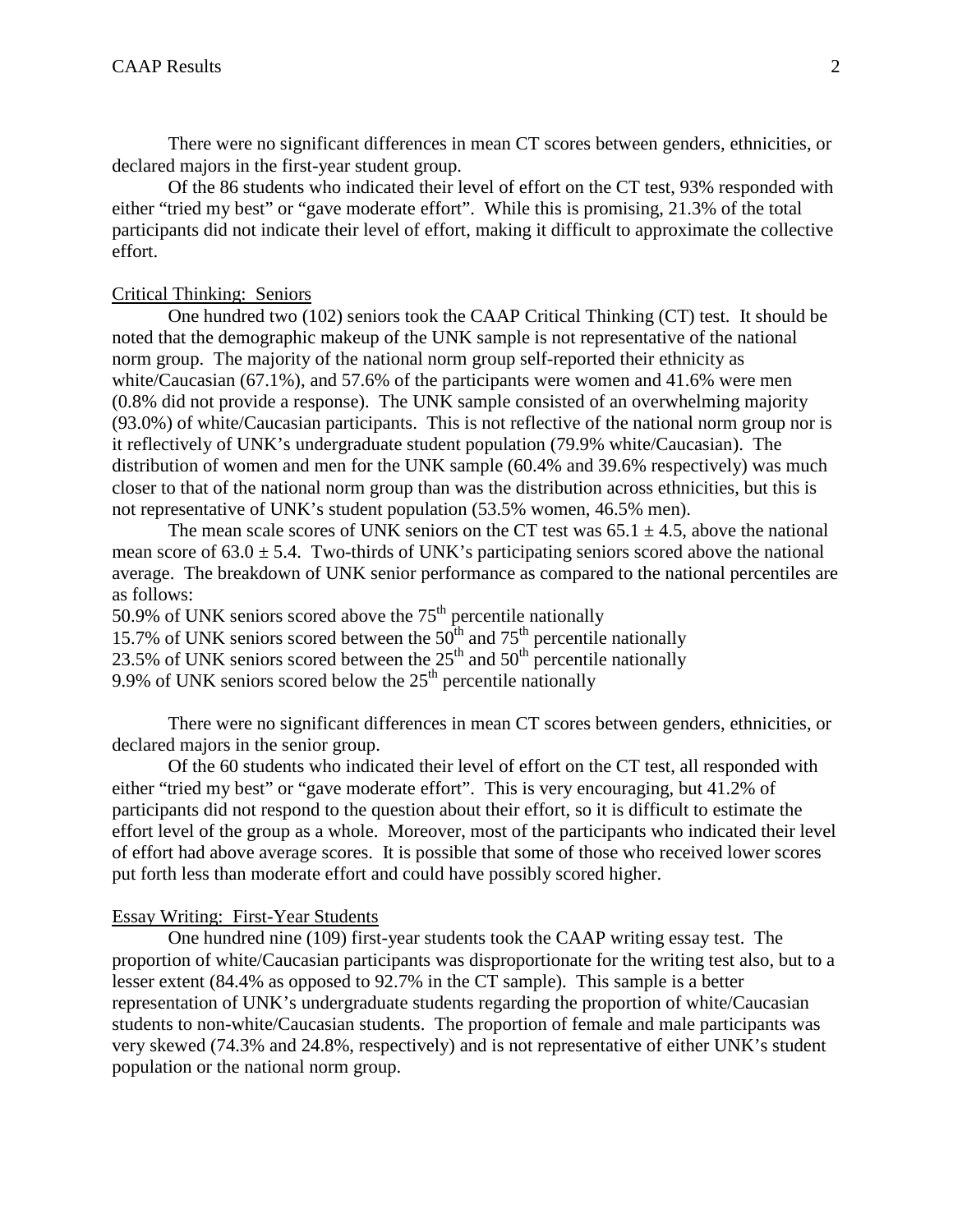The mean composite scale score for UNK first-year students was  $3.0 \pm 0.5$ ; the national composite scale score was  $3.0 \pm 0.7$ . Of the 109 UNK students, 58.8% scored at or above the national average. The breakdown of UNK student performance as compared to the national percentiles is as follows:

21.2% of UNK first-year students scored above the  $75<sup>th</sup>$  percentile nationally 37.6% of UNK first-year students scored between the  $50<sup>th</sup>$  and  $75<sup>th</sup>$  percentile nationally 32.1% of UNK first-year students scored between the  $25<sup>th</sup>$  and  $50<sup>th</sup>$  percentile nationally 9.2% of UNK first-year students scored below the  $25<sup>th</sup>$  percentile nationally

There were no significant differences in mean composite scale scores between genders, ethnicities, or declared majors in the first-year student group.

#### Essay Writing: Seniors

One hundred one (101) seniors took the CAAP writing essay test. The proportion of white/Caucasian participants was disproportionate for the writing test also (93.0%). The proportion of female and male participants was skewed to the same degree as was the CT sample (60.4% and 39.6%, respectively) and is not representative of either UNK's student population or the national norm group.

The mean composite scale score for UNK seniors was  $3.5 \pm 0.5$ , above the national average of  $3.3 \pm 0.6$ . Of the 101 UNK seniors, 79.2% scored above the national average. The breakdown of UNK senior performance as compared to the national percentiles are as follows: 42.6% of UNK freshmen scored above the 75<sup>th</sup> percentile nationally 36.6% of UNK freshmen scored between the  $50<sup>th</sup>$  and  $75<sup>th</sup>$  percentile nationally 12.9% of UNK freshmen scored between the  $25<sup>th</sup>$  and  $50<sup>th</sup>$  percentile nationally 7.9% of UNK freshmen scored below the  $25<sup>th</sup>$  percentile nationally

There were no significant differences between the mean composite scale scores between ethnicities or declared majors within the senior group. Women did score significantly higher than men<sup>[1](#page-3-0)</sup> (means:  $3.68 \pm 0.43$  and  $3.34 \pm 0.52$ , respectively).

#### Summary Observations

In each of the four testing groups, more than 50% of UNK's students scored above the national average. In fact, the number of seniors scoring below average on both tests was very low. Sampling bias aside, this is a very positive sign. While a random sample would most likely make the UNK students' score distribution more similar to that of the national average, it is improbable that the shift would be great enough to bring UNK's average to that of the national average. Especially with the senior's writing scores, going from almost 80% above average to 49% above average (that is, equivalent to the national norm group) is highly unlikely. Although sampling bias greatly inhibits the ability to quantify UNK's first-year and senior students' performance in comparison to the rest of the nation, it does appear that we are doing quite well.

The demographic similarities of the first-year participants and senior participants allow for some moderate cross-sectional comparisons. The ethnic and gender distributions of both CT test groups and both essay writing test groups are close enough that we can reasonably infer the individuals in the respective samples are characteristically similar. Please note that a number of first-year students will not progress through the entirety of their university education, whereas

l

<span id="page-3-0"></span> $<sup>1</sup>$  F(1, 99)=12.40, p<.001</sup>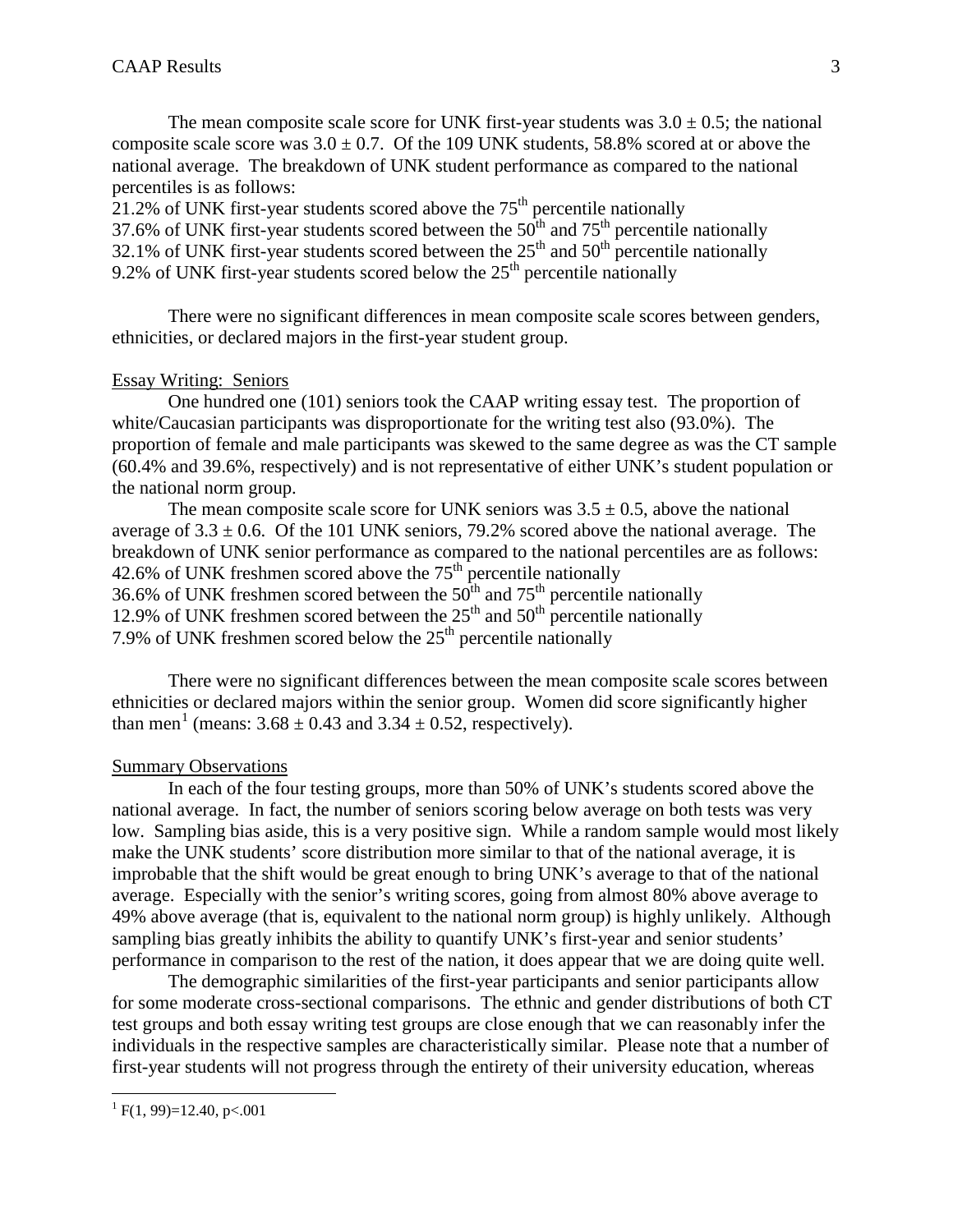the senior student group has most likely already lost such students. Presuming that those students would have a negative pull on the group mean, the first-year mean scores will be deflated somewhat while the senior mean scores will not.

When we consider the scores of UNK's first-year students compared to the senior students, the seniors scored higher than the first-year students on both the writing and CT tests and also more seniors scored above the national average on both tests. See figures 1 and 2 for comparisons between first-year and senior students for CT scores and composite essay scores. The great difference in the writing score distributions shows that, generally speaking, the seniors have more developed writing skills than the first-year students. Although we cannot determine to what degree the senior group's writing has improved during their time at UNK, we undoubtedly want seniors to be writing at a higher level than first-year students. The CT score distributions are more closely aligned, but the seniors had many more high scoring students as compared to the first-year students. Once again, it is desirable and expected that the seniors would outperform the first-year students, but due to the highly biased sampling of the senior cohort, no valid conclusions regarding causation can be drawn. Individual matching in future years of testing would allow for within-subjects analysis in addition to the between-groups analysis presently conducted.

#### Comparison to 2007-2008 CAAP Results

Figures 3 and 4 show the comparisons between first-year and senior students for CT scores and composite essay scores for the 2007-2008 CAAP testing results. Since these are score comparisons, not percentile comparisons, it is clear that there was little difference in the performances of the first-year students and the seniors at that time. In the 2010-2011 testing results, senior students scored significantly higher on both the  $CT^2$  $CT^2$  and the writing test<sup>[3](#page-4-1)</sup> as compared to first-year students. Although the nature of this analysis prevents us from establishing the cause of the seniors' higher scores, the difference between the two lends credibility to the notion that students' critical thinking and writing abilities are increasing during their time at UNK.

There are differences between the scores from the 2007-2008 testing session and the 2010-2011 session for both of the student groups and both tests (see table 1). Whereas in 2007- 2008 the UNK student performances were either below average or on par with the national comparison group, the 2010-2011 performances were either even with or above the national comparison group averages. If we consider only the senior scores in the table, it is apparent that the 2010-2011 seniors outperformed the 2007-2008 seniors. In 2007, the UNK senior CT scores were comparable to the national average. In 2010, the UNK seniors averaged a full two points above the national average. More impressively, in 2007 the average score of a UNK senior's essay was 0.3 below the national average. Three years later, the UNK senior's score jumped a half a point while the national average remained the same.

In gauging outcomes of higher education at UNK, it is logical to focus on the performance of students who have (nearly) completed their degree requirements. While testing first-year students is valuable for obtaining a baseline of entry-level performance, testing seniors gives us a sense of what they are gaining from their time at UNK. With this in mind, it is very encouraging to see the 2010-2011 senior scores for both tests be (1) higher than first-year student scores, (2) higher than the scores of seniors three years ago, and (3) higher than the average score

<span id="page-4-0"></span> $^{2}$  F(2, 208)=8.56, p < .001

<span id="page-4-1"></span> $3 F(2, 207) = 32.87$ , p<.001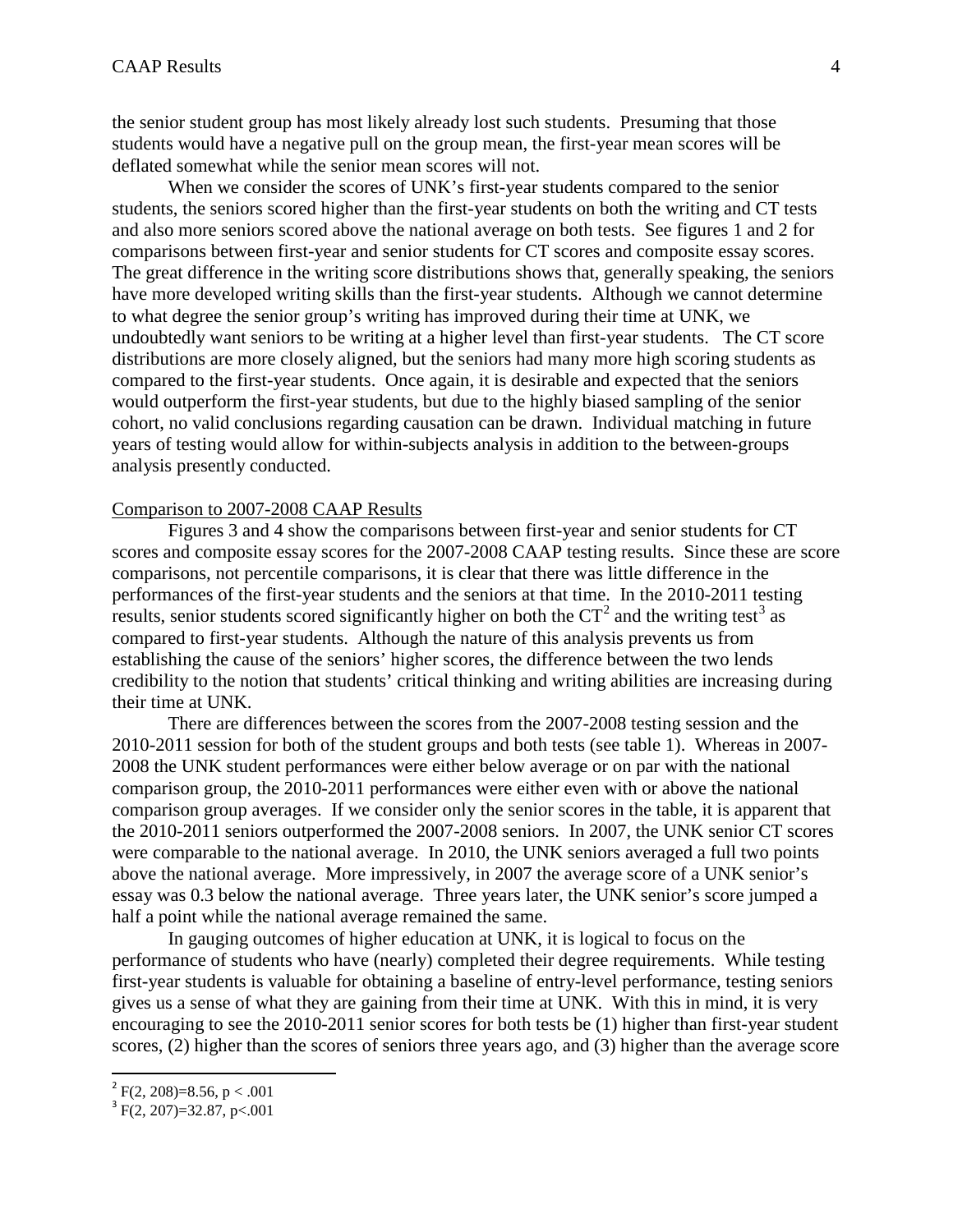of seniors around the country. I must once again state, though, that the sample of seniors was by no means random and most likely consisted of many of UNK's higher ability students. If nothing else, it suggests that UNK's above average seniors are scoring above the national average. If this were not the case (i.e., UNK's higher ability students were scoring below the national average), it would be cause for concern.

Overall, student performance from the 2010-2011 CAAP tests was much better than from the 2007-2008 CAAP tests. Each of the four tests had drastically fewer students scoring in the lowest quartile nationally in the most recent testing session (ranging from 23% to 37% of UNK students in 2007-2008 to 7.9% to 10.8% in 2010-2011). While the available data provides positive indications of UNK students' abilities, more randomized sampling in the future would allow for a more complete understanding of what students are gaining from their time at UNK.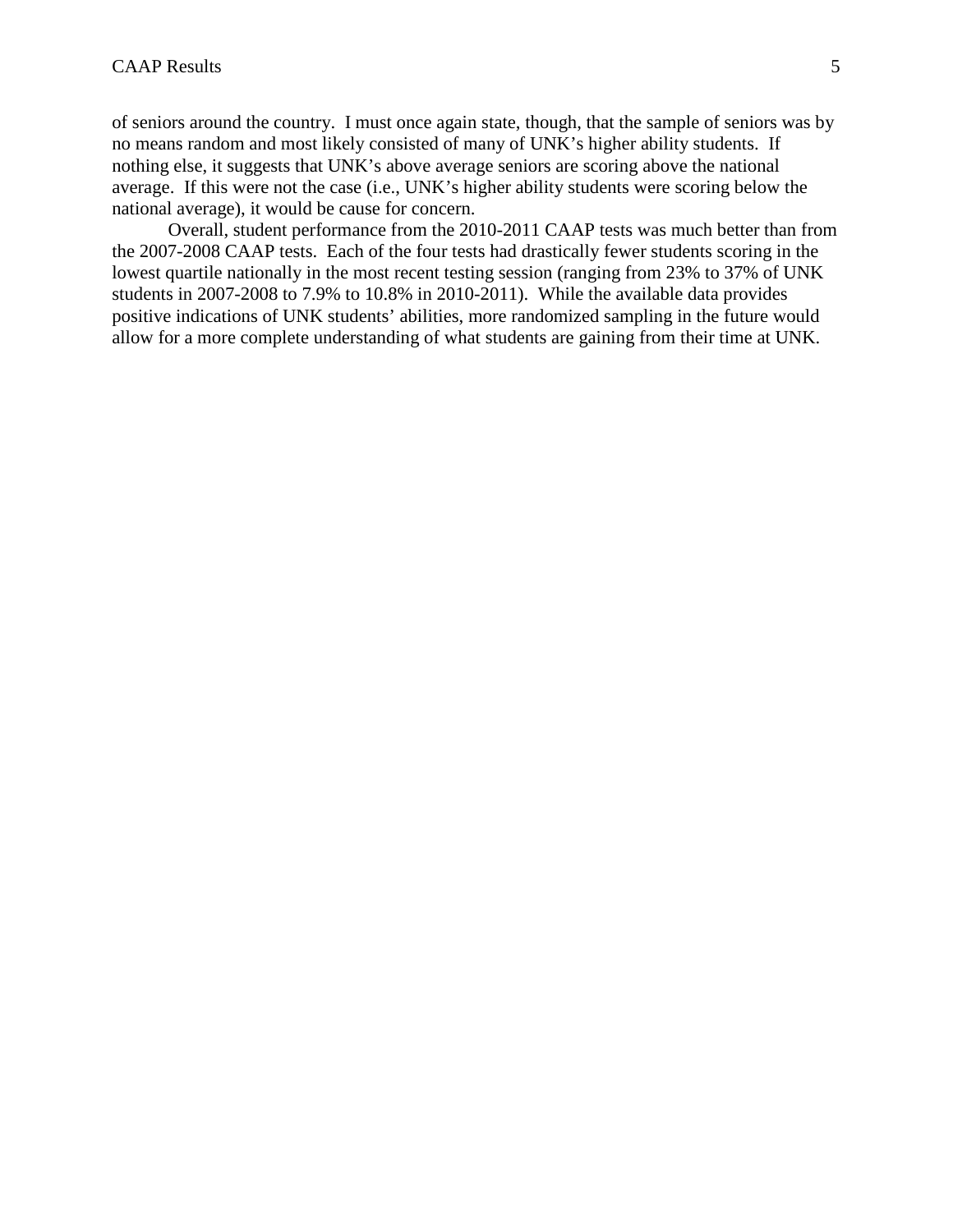

Figure 1. Comparison of composite essay scores of first-year students and seniors from the 2010-2011 CAAP test. The lines indicate the number of students receiving each score. Although there is some overlap, seniors tended to score higher than first-year students.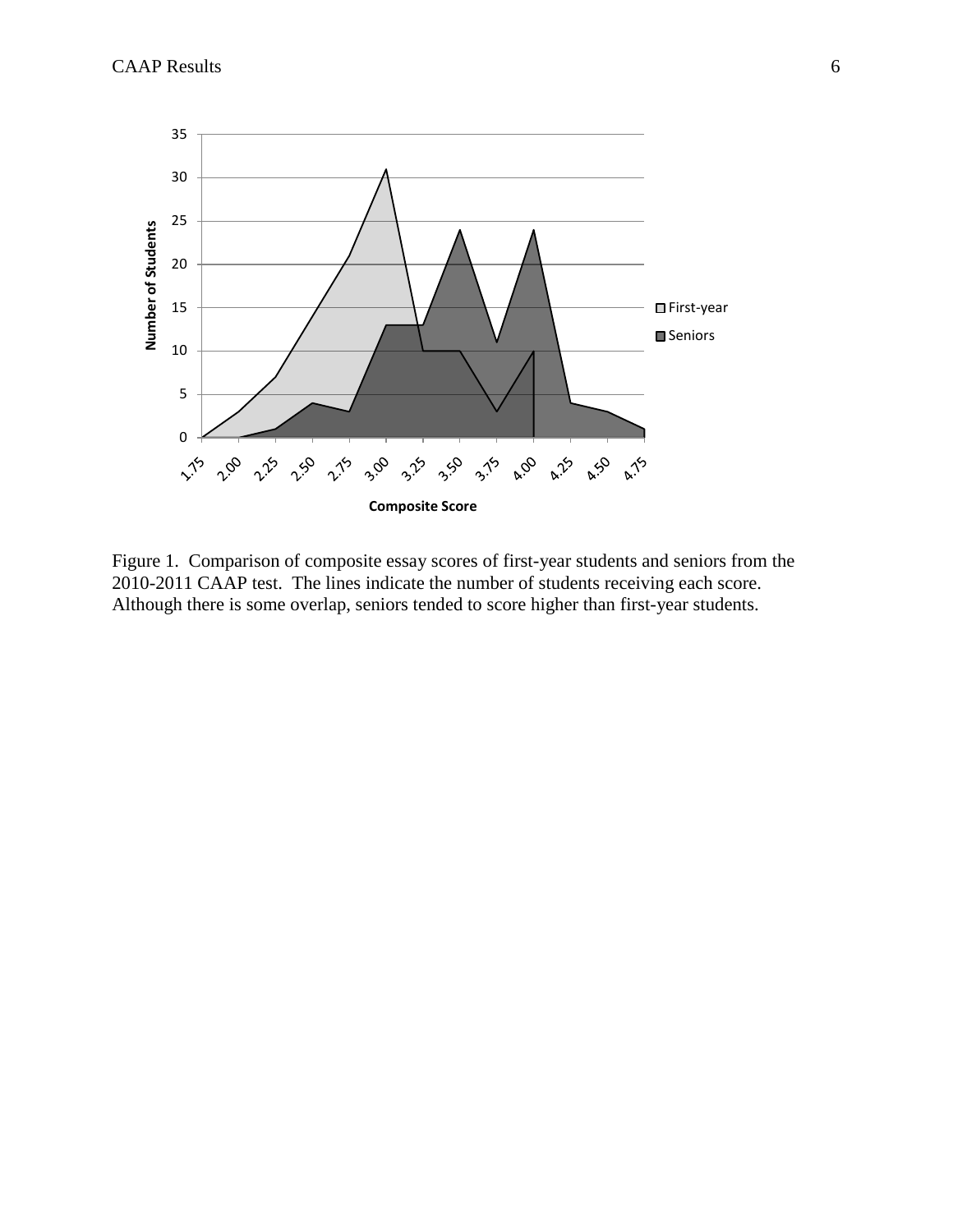

Figure 2. Comparison of critical thinking scores of first-year students and seniors from the 2010- 2011 CAAP test. The lines indicate the number of students receiving each score. The senior students had many more students in the top third of scores represented (scores above 65) than did the first-year students. All scores are integers.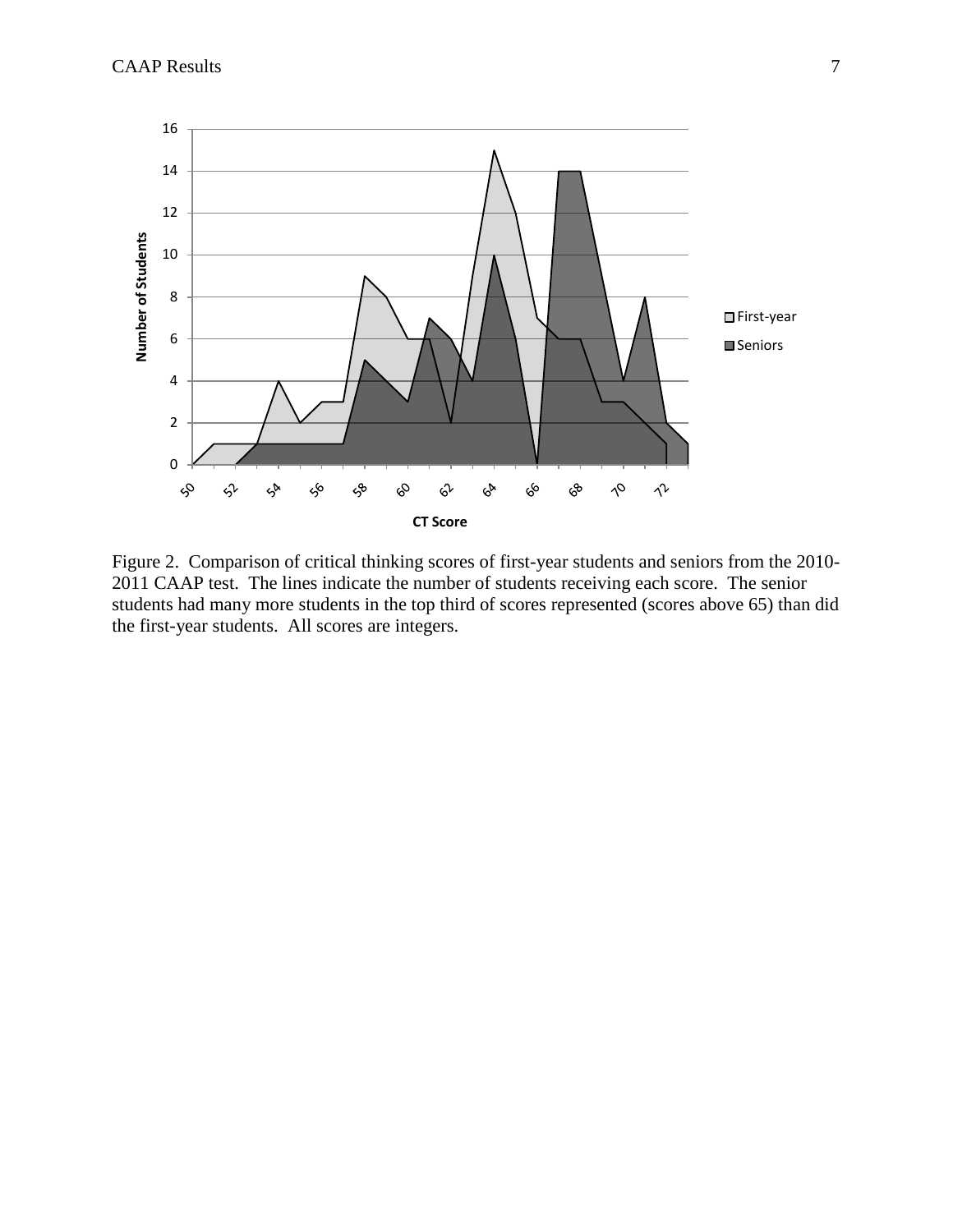

Figure 3. Comparison of composite essay scores of first-year students and seniors from the 2007-2008 CAAP test. The lines indicate the number of students receiving each score. There was little difference between the scoring pattern of first-year students and seniors.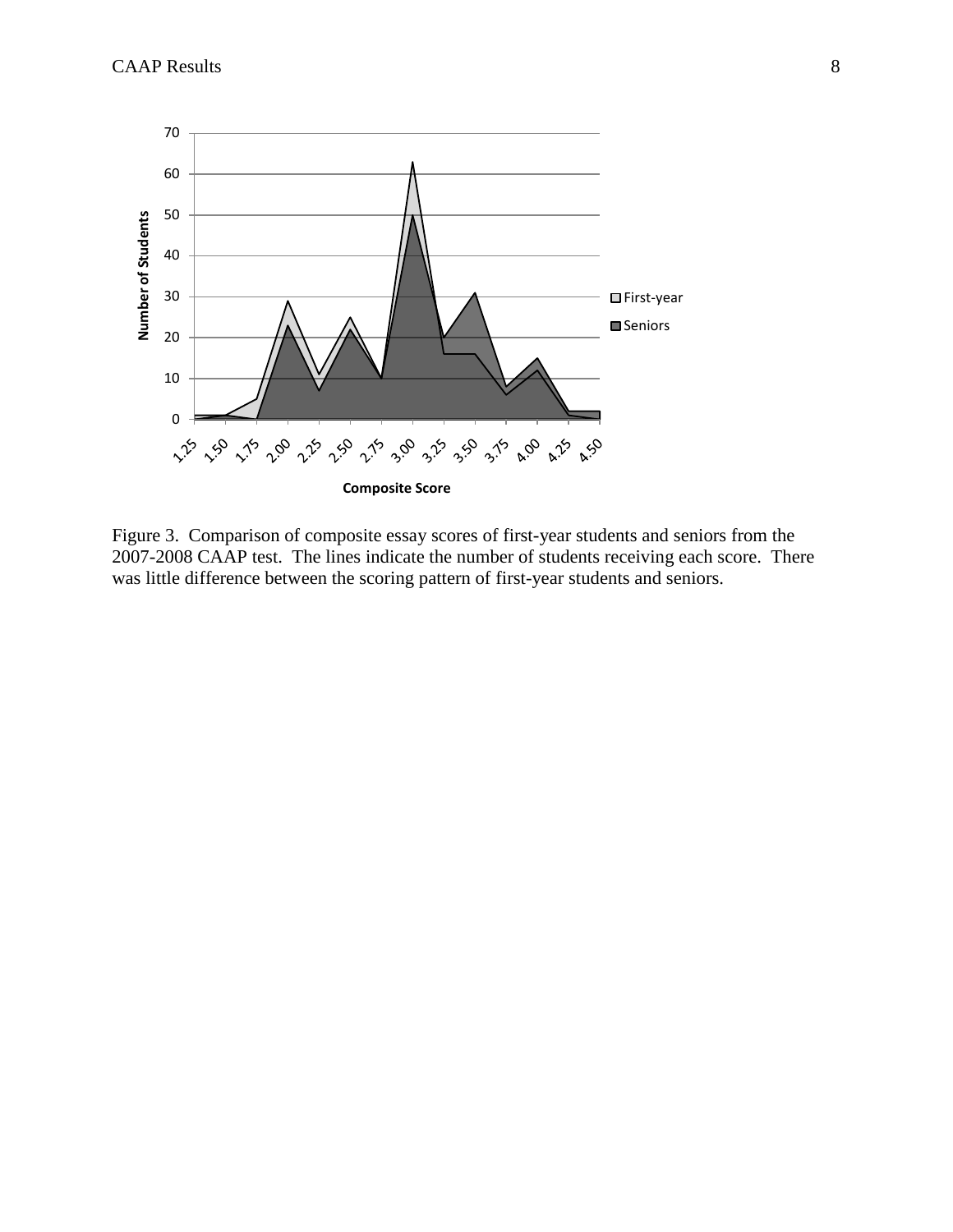

Figure 4. Comparison of critical thinking scores of first-year students and seniors from the 2007- 2008 CAAP test. The lines indicate the number of students receiving each score. Fewer seniors were tested than first-year students, but the pattern of scores is similar until scores reach approximately 66. The senior students had more students score at or above the  $90<sup>th</sup>$  percentile nationally than did the first-year group (30 seniors compared to 10 first-year students). All scores are integers.